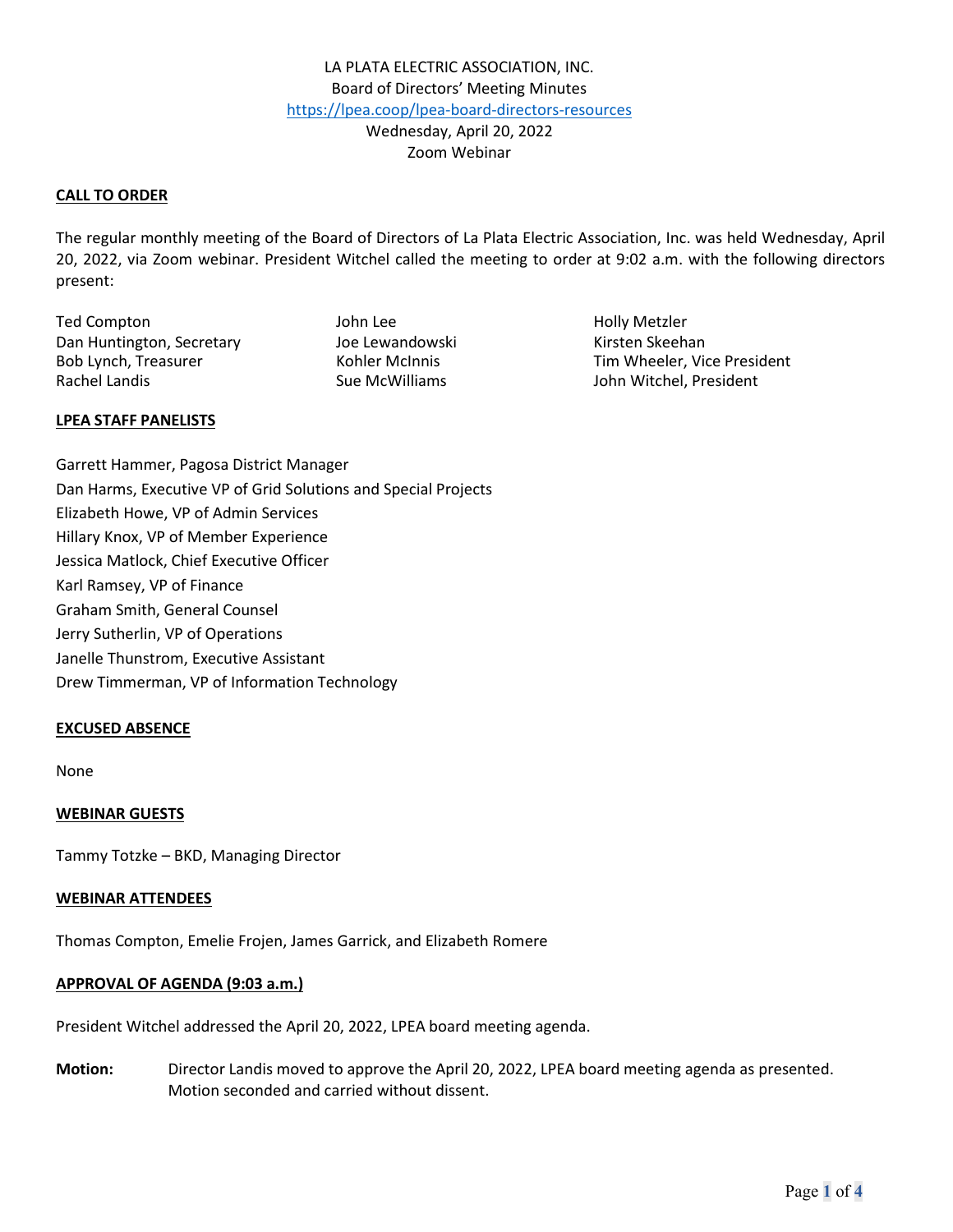# **MEMBER COMMENTS AND CONCERNS (9:04 a.m.)**

Attorney Smith gave an overview of the ground rules for public commentary. There was no public comment.

### **CONSENT BOARD ITEMS (9:05 a.m.)**

President Witchel addressed the Consent Board Items.

Director McInnis asked to remove Capital Credits to estates from the consent board items for further discussion.

**Motion:** Director McInnis moved to approve the remaining Consent Board Items: The March Board of Directors' meeting minutes as amended, accepting new members, Capital Credits, monthly writeoffs, director travel and training requests, director expenses, and director expenditures. Motion seconded and carried without dissent.

Discussion ensued on the Capital Credits to estates item from the consent agenda.

**Motion:** Director McInnis moved to approve the Capital Credits to Estates as amended and explained by VP of Finance Ramsey. Motion seconded and carried without dissent.

### **CEO AND STAFF REPORTS**

### **DIVISION DASHBOARDS (9:10 a.m.)**

CEO Matlock reported on key performance indicators for safety, reliability, finance, communications and outreach, beneficial electrification, and information technology. The division dashboard was made public prior to the board meeting. CEO Matlock and staff members took questions and suggestions related to the discussed topics.

#### **FINANCE REPORT UPDATE (9:36 a.m.)**

VP of Finance Ramsey addressed the March 2022 financials. Most financial goals were met, although the equity percentage was higher than the board-approved goal of 45-50%. Cash reserves are at 18.3% of operating costs, which is within the board-approved range of 16 to 20%. VP Ramsey took questions from board members regarding the financial report.

#### **BOARD ACTION AGENDA**

## **FINANCE AND AUDIT COMMITTEE (FAC) UPDATE (10:10 a.m.)**

Committee Chair Lynch gave a verbal FAC update on the board-approved goals as discussed in the FAC meeting on April 14, 2022. VP Ramsey discussed margins regarding the board-approved goals and required financial reporting. The FAC will reevaluate the goals at its May meeting. Committee Chair Lynch and VP Ramsey took questions regarding the FAC update.

## **UNCLAIMED CAPITAL CREDITS DECISION (10:20 a.m.)**

VP Ramsey presented an allocation proposal for available Unclaimed Capital Credits as follows: \$83k to scholarships, \$60k to Educational Grants, \$2k for GED, \$95k to the Innovative Project fund, \$150k for enhanced beneficial electrification incentives, \$100k to the Fort Lewis College Johnson Scholarship Foundation, and \$50k to support local STEM education. VP Ramsey and CEO Matlock took questions and suggestions from board members.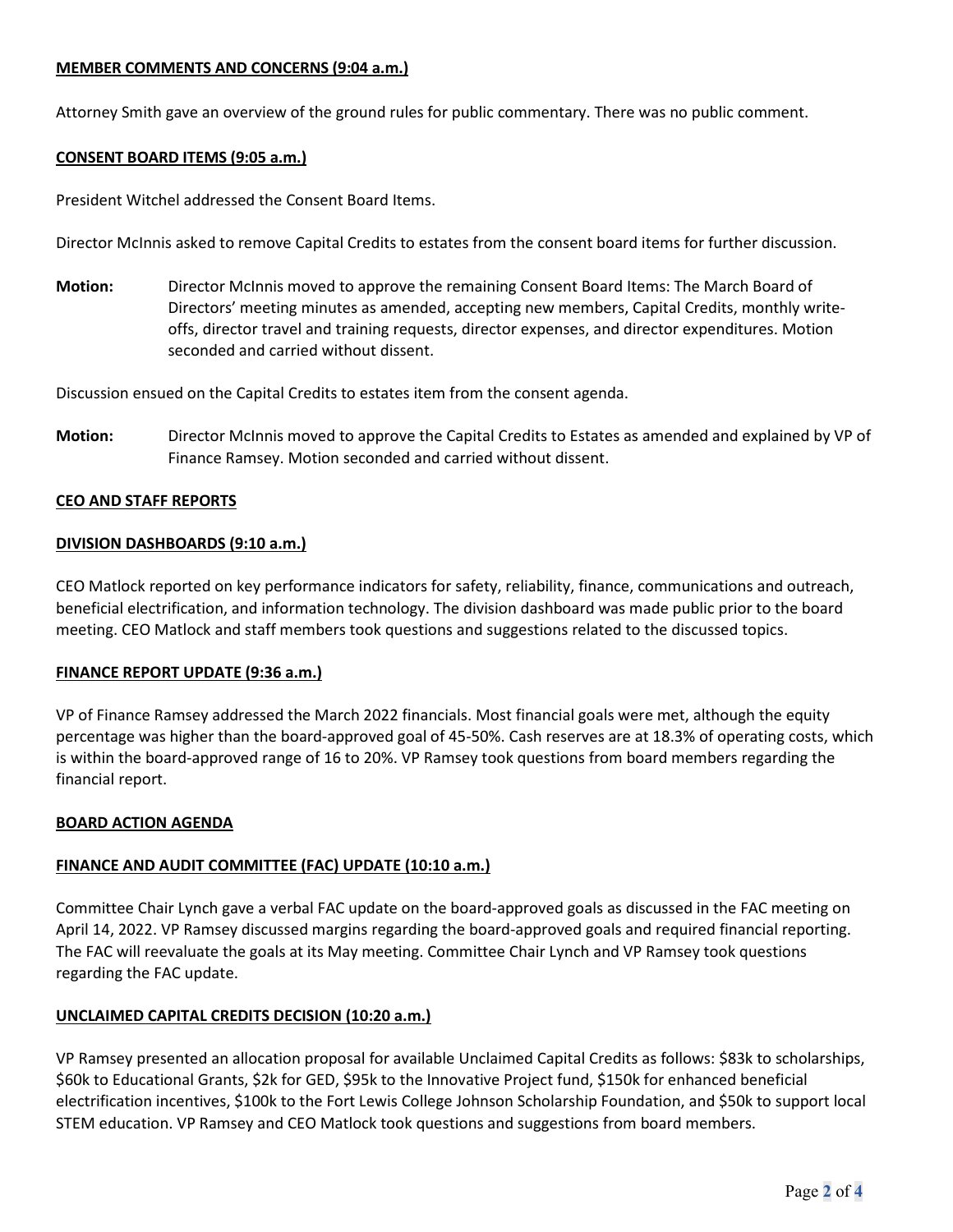- **Motion:** Director Lynch moved to approve the recommended use of Unclaimed Capital Credits as presented. Motion seconded. Discussions ensued on the allocation of funds to better serve the communities.
- **Question:** Director Huntington moved the previous question. Motion carried 9-2 with Directors Compton, Huntington, Landis, Lewandowski, Metzler, McInnis, Skeehan, Wheeler, and Witchel in favor and Directors Lee and Lynch opposed. Director McWilliams abstained.
- **Main Motion:** Motion proceeded to immediate vote and carried 10-2 with Directors Compton, Huntington, Landis, Lewandowski, Lynch, Metzler, McInnis, Skeehan, Wheeler, and Witchel in favor and Directors Lee and McWilliams opposed.

## **ELECTION SUPERVISORY COMMITTEE UPDATE (11:04 a.m.)**

General Counsel Smith gave a quick update on the election supervisory committee.

### **AMENDMENT TO POLICY 107 – CAMPAIGN FINANCE REPORTING REQUIREMENTS (11:06 a.m.)**

**Motion:** Director Lewandowski moved to adopt the amendment to Policy 107 – Campaign Finance Reporting Requirements. Motion seconded and carried without dissent.

Director Lee was excused and was absent from the vote.

### **AUDIT PRESENTATION (11:09 a.m.)**

Tammy Totzke with BKD gave an overview of LPEA's financial audit. There were no findings that were required to be communicated with those charged with governance. Patronage allocations/refunds from investments, property taxes, and equity in earnings of FastTrack Communications have adjusted audit entries. Balance sheet graph highlights were presented on cash and cash equivalents, plant additions, debt, and Capital Credit allocations and refunds. The Statement of Margins was also presented with highlights on operating revenues and net margins. Totzke spoke about other financial topics and took questions from board members.

#### **REPORTS**

**Previous** 

## **ATTORNEY REPORT (11:49 a.m.)**

Referring to the written report included in the board packet, General Counsel Smith highlighted work done for LPEA staff and board members since the March meeting. Attorney Smith and other staff members took questions from board members.

#### **ATTORNEY UPDATE OF FERC, ADAMS COUNTY, AND COPUC ACTIONS (12:30 p.m.)**

Matthew Larson, Outside Counsel for LPEA, advised on the status of the cases related to Tri-State's wholesale electric rates and exit fee at the Federal Energy Regulatory Commission (FERC), the Colorado Public Utilities Commission (CoPUC), and Adams County District Court.

#### **EXECUTIVE SESSION (12:33 p.m.)**

President Witchel requested a motion to move into an executive session to discuss litigation matters.